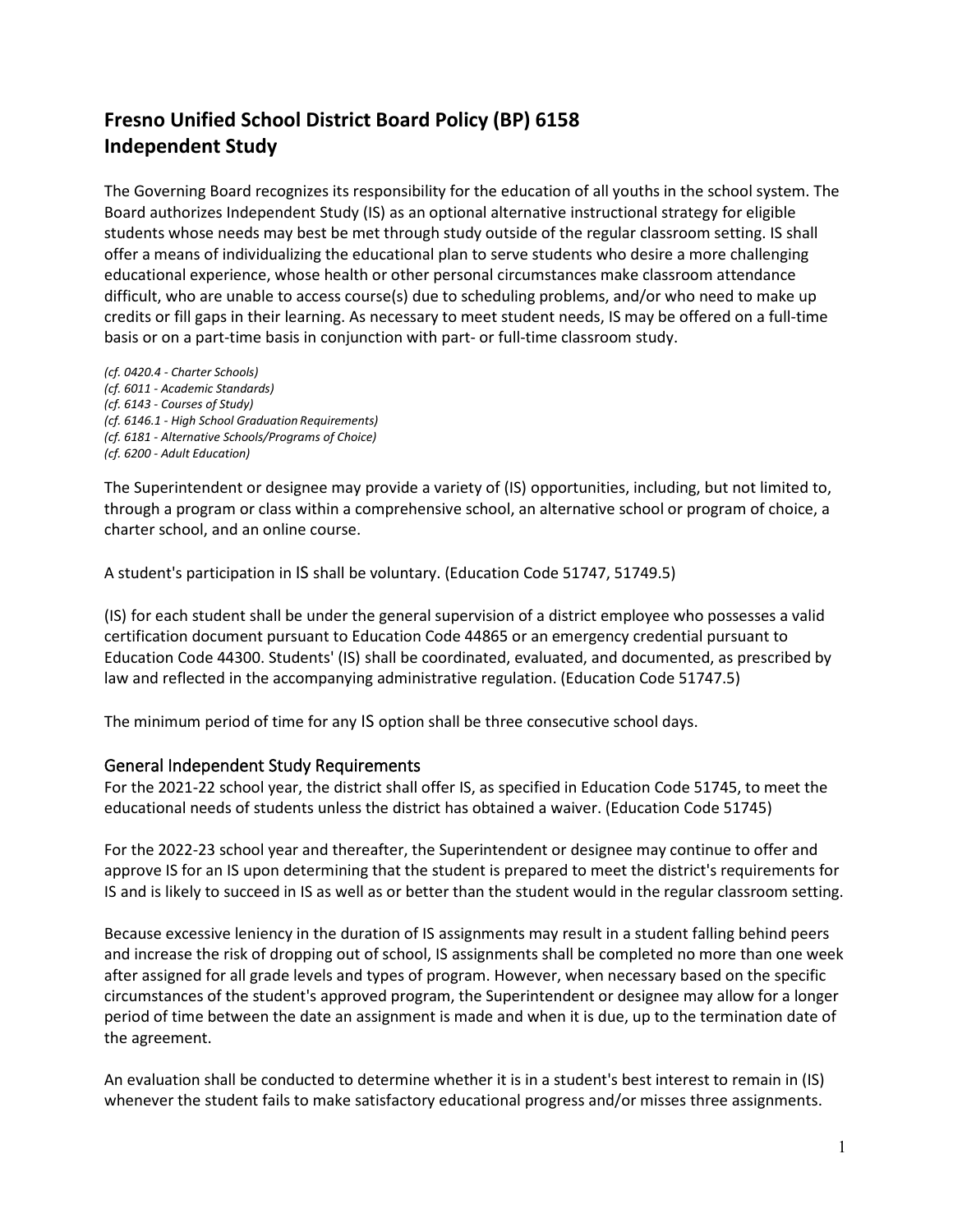Satisfactory educational progress shall be determined based on all of the following indicators: (Education Code 51747)

- 1. The student's achievement and engagement in the IS program, as indicated by the student's performance on applicable student-level measures of student achievement and engagement specified in Education Code 52060
- 2. The completion of assignments, assessments, or other indicators that evidence that the student is working on assignments
- 3. Learning required concepts, as determined by the supervising teacher
- 4. Progress towards successful completion of the course of study or individual course, as determined by the supervising teacher

The Superintendent or designee shall ensure that students participating in IS are provided with content aligned to grade level standards at a level of quality and intellectual challenge substantially equivalent to in- person instruction. For high schools, this shall include access to all courses offered by the district for graduation and approved by the University of California or the California State University as creditable under the A–G admissions criteria. (Education Code 51747)

The Superintendent or designee shall ensure that students participating in IS for 15 school days or more receive the following throughout the school year: (Education Code 51747)

- 1. For students in grades transitional kindergarten (TK), kindergarten, and grades 1 to 3, opportunities for daily synchronous instruction
- 2. For students in grades 4-8, opportunities for both daily live interaction and at least weekly synchronous instruction
- 3. For students in grades 9-12, opportunities for at least weekly synchronous instruction

The Superintendent or designee shall ensure that procedures for tiered reengagement strategies are used for all students who are not generating attendance for more than three school days or 60 percent of the instructional days in a school week, or who are in violation of their written agreement. This requirement only applies to students participating in an IS program for 15 school days or more. The procedures shall include, but are not necessarily limited to, all of the following: (Education Code 51747)

- 1. Verification of current contact information for each enrolled student
- 2. Notification to parents/guardians of lack of participation within one school day of the absence or lack of participation
- 3. A plan for outreach from the school to determine student needs, including connection with health and social services as necessary
- 4. A clear standard for requiring a student-parent-educator conference to review a student's written agreement and reconsider the IS program's impact on the student's achievement and well-being

The Superintendent or designee shall develop a plan to transition students whose families wish to return to in-person instruction from IS expeditiously, and, in no case later, than five instructional days. This requirement only applies to students participating in an IS program for 15 school days or more. (Education Code 51747)

The Superintendent or designee shall ensure that a written master agreement exists for each participating student as prescribed by law. (Education Code 51747, 51749.5)

The district shall provide written notice to the parents/guardians of all enrolled students of the option to enroll their child in in-person instruction or IS during the 2021-22 school year. This notice shall be posted on the district's web site, and shall include, at a minimum, information about the right to request a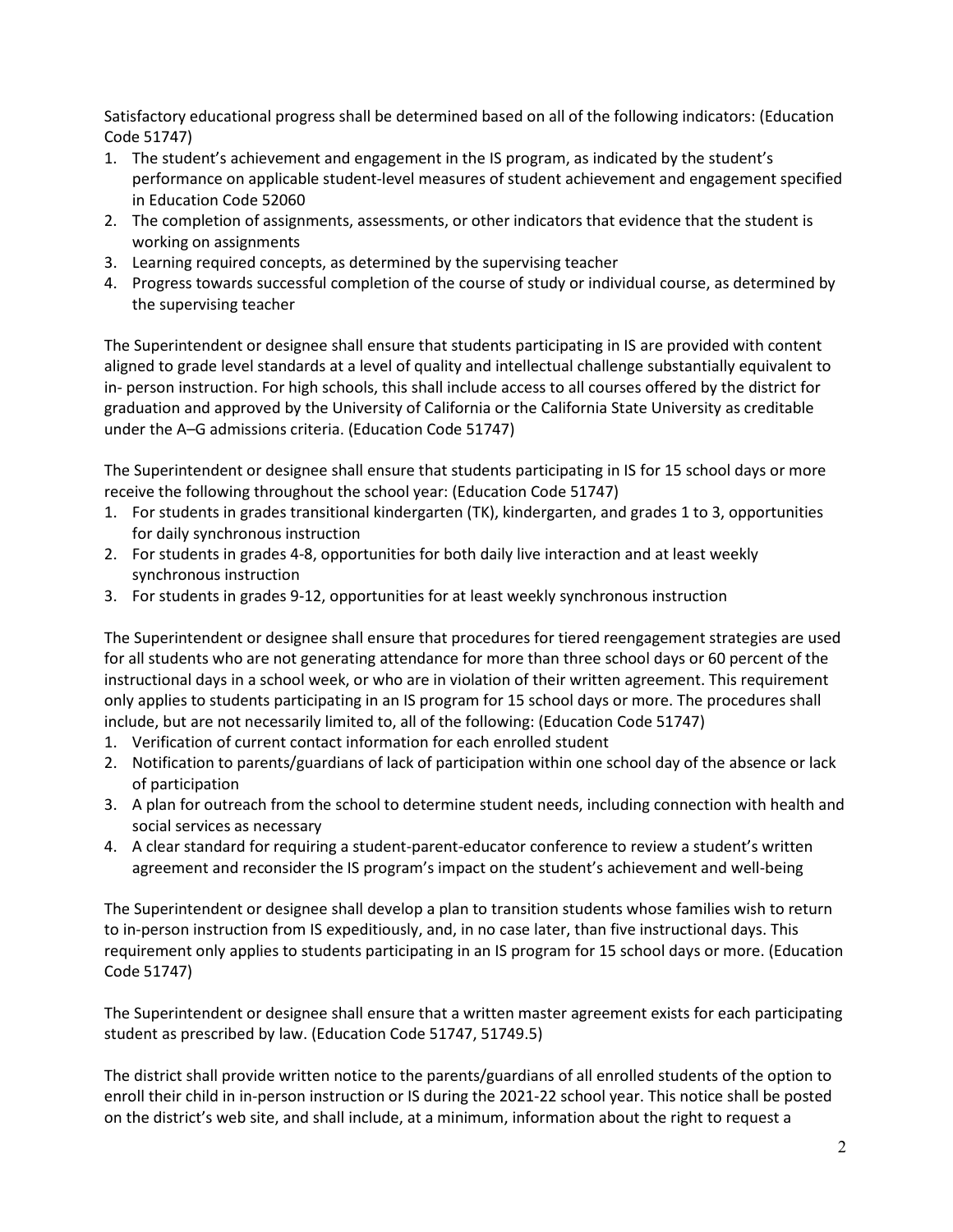student-parent- educator conference before enrollment, student rights regarding procedures for enrolling, disenrolling, and reenrolling in IS, and the instructional time, including synchronous and asynchronous learning, that a student will have access to as part of IS. (Education Code 51747)

Upon the request of the parent/guardian of a student, before making a decision about enrolling or disenrolling in IS and entering into a written agreement to do so, the district shall conduct a telephone, videoconference, or in-person student-parent-educator conference or other meeting during which the student, parent/guardian, or their advocate may ask questions about the educational options, including which curriculum offerings and nonacademic supports will be available to the student in IS. (Education Code 51747)

#### Master Agreements

For the 2021–22 school year only, the district shall obtain a signed written agreement for IS no later than 30 days after the first day of instruction.

A written agreement shall be developed and implemented for each student participating in IS for three or more consecutive school days. (Education Code 46300, 51747; 5 CCR 11703)

The agreement shall include general student data, including the student's name, address, grade level, birth date, school of enrollment, and program placement.

The IS agreement for each participating student also shall include, but are not limited to, all of the following: (Education Code 51747; 5 CCR 11700, 11702)

- 1. The frequency, time, place and manner for submitting the student's assignments, reporting the student's academic progress, and communicating with a student's parent/guardian regarding the student's academic progress
- 2. The objectives and methods of study for the student's work and the methods used to evaluate that work
- 3. The specific resources that will be made available to the student, including materials and personnel, and access to Internet connectivity and devices adequate to participate in the educational program and complete assigned work
- 4. A statement of the Board's policy detailing the maximum length of time allowed between an assignment and its completion, the level of satisfactory educational progress, and the number of missed assignments which will trigger an evaluation of whether the student should be allowed to continue in IS
- 5. The duration of the IS agreement, including the beginning and ending dates for the student's participation in IS under the agreement, with a maximum of one school year
- 6. A statement of the number of course credits or, for the elementary grades, other measures of academic accomplishment appropriate to the agreement, to be earned by the student upon completion
- 7. A statement detailing the academic and other supports that will be provided to address the needs of students who are not performing at grade level, or need support in other areas, such as English learners, students with disabilities with an individualized education program or a Section 504 plan in order to be consistent with their program or plan, students in foster care or experiencing homelessness, and students requiring mental health supports.
- 8. A statement that IS is an optional educational alternative in which no student may be required to participate
- 9. In the case of a suspended or expelled student who is referred or assigned to any school, class, or program pursuant to Education Code 48915 or 48917, a statement that instruction may be provided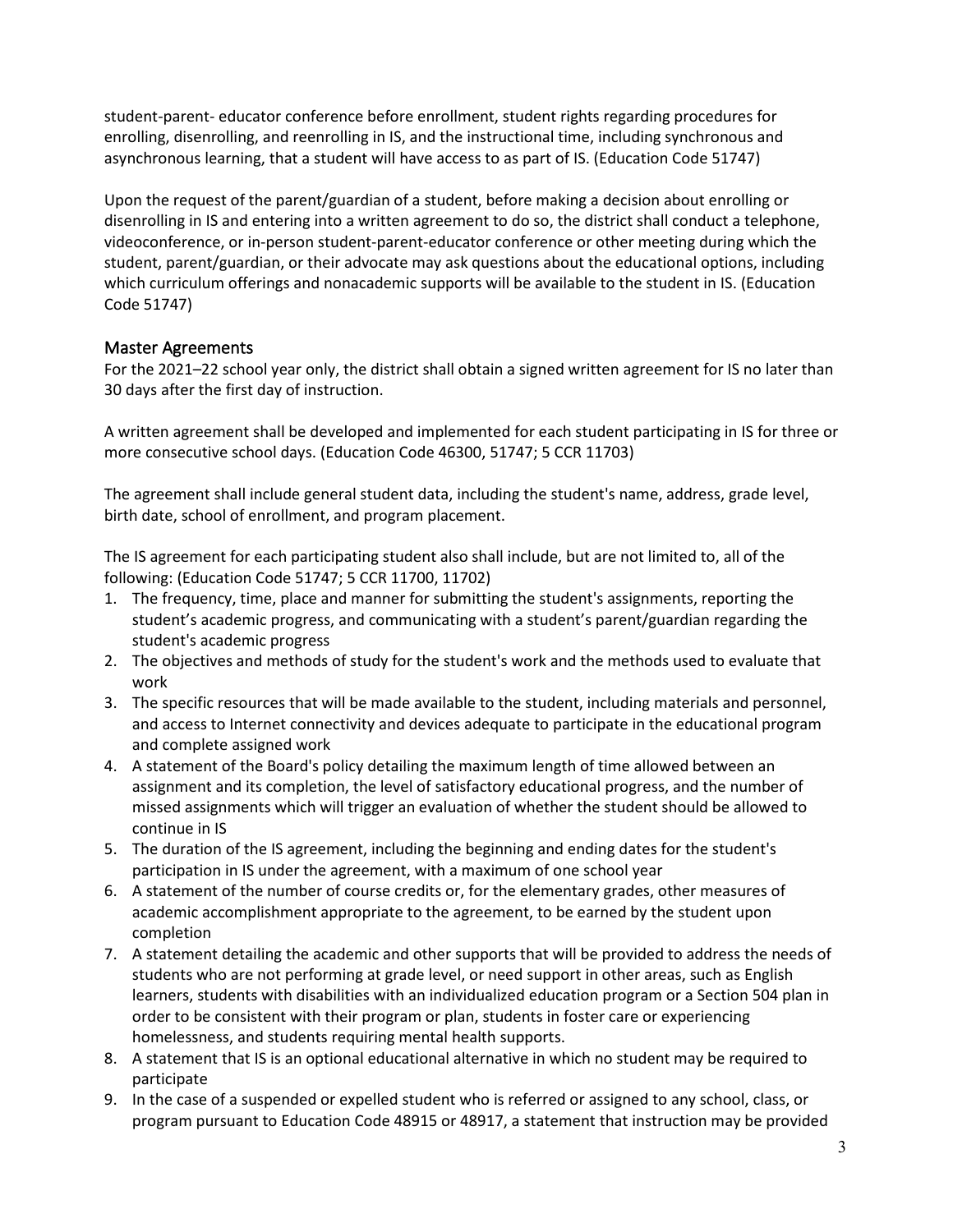through IS only if the student is offered the alternative of classroom instruction.

10. Before the commencement of IS, the agreement shall be signed and dated by the student, the student's parent/guardian or caregiver if the student is under age 18 years, the certificated employee responsible for the general supervision of IS, and all persons who have direct responsibility for providing assistance to the student.

However, for the 2021-22 school year, the district shall obtain a signed written agreement for IS from the student, or the student's parent/ guardian if the student is less than 18 years of age, the certificated employee who has been designated as having responsibility for the general supervision of IS, and all persons who have direct responsibility for providing assistance to the pupil, no later than 30 days after the first day of instruction.

Written agreements may be signed using an electronic signature that complies with state and federal standards, as determined by the California Department of Education (CDE). (Education Code 51747)

The parent/guardian's signature on the agreement shall constitute permission for the student to receive instruction through IS.

#### Course-Based Independent Study

The district's course-based IS program for students in grades K-12 shall be subject to the following requirements: (Education Code 51749.5)

- 1. A signed learning agreement shall be completed and on file for each participating student pursuant to Education Code 51749.6
- 2. Courses shall be taught under the general supervision of certificated employees who hold the appropriate subject matter credential and are employed by the district or by another district, charter school, or county office of education with which the district has a memorandum of understanding to provide the instruction
- 3. Courses shall be annually certified by Board resolution to be of the same rigor and educational quality and to provide intellectual challenge that is substantially equivalent to in-person, classroom-based instruction, and shall be aligned to all relevant local and state content standards. For high schools, this shall include access to all courses offered by the district for graduation and approved by the University of California or the California State University as creditable under the A-G admissions criteria. The certification shall, at a minimum, include the duration, number of equivalent daily instructional minutes for each school day that student is enrolled, number of equivalent total instructional minutes, and number of course credits for each course, consistent with that of equivalent classroom-based courses. The certification shall also include plans to provide opportunities for students in grades TK, kindergarten, and grades 1-3 to receive daily synchronous instruction, for students in grades 4-8, to receive both daily live interaction and at least weekly synchronous instruction, and for students in grades 9-12 to receive at least weekly synchronous instruction.
- 4. Students enrolled in IS courses shall meet the applicable age requirements established pursuant to Education Code 46300.1, 46300.4, 47612, and 47612.1, and the applicable residency and enrollment requirements established pursuant to Education Code 46300.2, 47612, 48204, and 51747.3.
- 5. For each student participating in an IS course, satisfactory educational progress shall be determined based on the student's achievement and engagement in the IS program, as indicated by their performance on applicable student-level measures of student achievement and student engagement set forth in Education Code 52060, completion of assignments, assessments, or other indicators that evidence that the student is working on assignments, learning of required concepts, as determined by the supervising teacher, and progress toward successful completion of the course of study or individual course, as determined by the supervising teacher.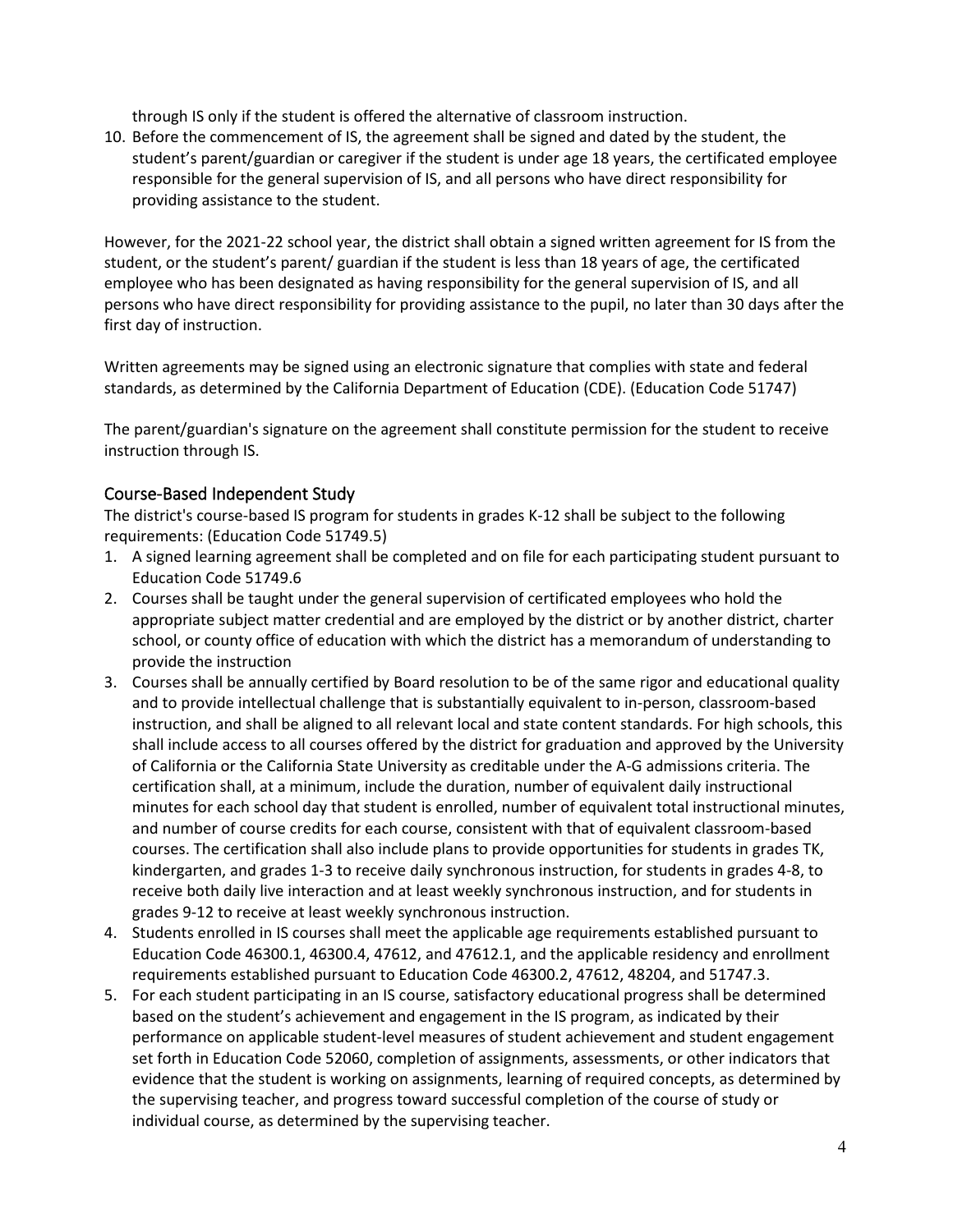If satisfactory educational progress in an IS class is not being made, the teacher shall notify the student and, if the student is under age 18 years, the student's parent/guardian. The teacher shall conduct an evaluation to determine whether it is in the student's best interest to remain in the course or whether the student should be referred to an alternative program, which may include, but is not limited to, a regular school program. A written record of the evaluation findings shall be a mandatory interim student record maintained for three years from the date of the evaluation. If the student transfers to another California public school, the record shall be forwarded to that school.

Procedures for tiered reengagement strategies shall be used for all students who are not making satisfactory educational progress in one or more courses or who are in violation of the written learning agreement, as described in the section "Learning Agreement for Course-Based Independent Study" below. These procedures shall include, but are not necessarily limited to, the verification of current contact information for each enrolled student, notification to parents/guardians of lack of participation within one school day of the absence or lack of participation, a plan for outreach from the school to determine student needs, including connection with health and social services as necessary, and a clear standard for requiring a student-parent-educator conference to review a student's written agreement and reconsider the IS program's impact on the student's achievement and well-being.

- 6. Examinations shall be administered by a proctor.
- 7. Statewide testing results shall be reported and assigned to the school at which the student is enrolled and shall be included in the aggregate results of the district. Test results also shall be disaggregated for purposes of comparisons with the test results of students enrolled in classroom-based courses.
- 8. A student shall not be required to enroll in courses included in the course-based IS program.
- 9. The student-teacher ratio in the courses in this program shall meet the requirements of Education Code 51745.6.
- 10. For each student, the combined equivalent daily instructional minutes for courses in this program and all other courses shall meet applicable minimum instructional day requirements, and the student shall be offered the minimum annual total equivalent instructional minutes pursuant to Education Code 46200-46208.
- 11. Courses required for high school graduation or for admission to the University of California or California State University shall not be offered exclusively through IS.
- 12. A student participating in this program shall not be assessed a fee that is prohibited by Education Code 49011.
- 13. A student shall not be prohibited from participating in IS solely on the basis that the student does not have the materials, equipment, or access to Internet connectivity necessary to participate in the course.
- 14. A student with disabilities, as defined in Education Code 56026, shall not participate in course-based IS, unless the student's individualized education program specifically provides for that participation.
- 15. A temporarily disabled student shall not receive individual instruction pursuant to Education Code 48206.3 through course-based IS.
- 16. The district shall maintain a plan to transition any student whose family wishes to return to in-person instruction from course-based IS expeditiously, and, in no case, later than five instructional days.

#### Learning Agreement for Course-Based Independent Study

Before enrolling a student in a course within this program, the Superintendent or designee shall provide the student and, if the student is under age 18 years, the student's parent/guardian with a written learning agreement that includes all of the following: (Education Code 51749.6)

1. A summary of the district's policies and procedures related to course-based IS pursuant to Education Code 51749.5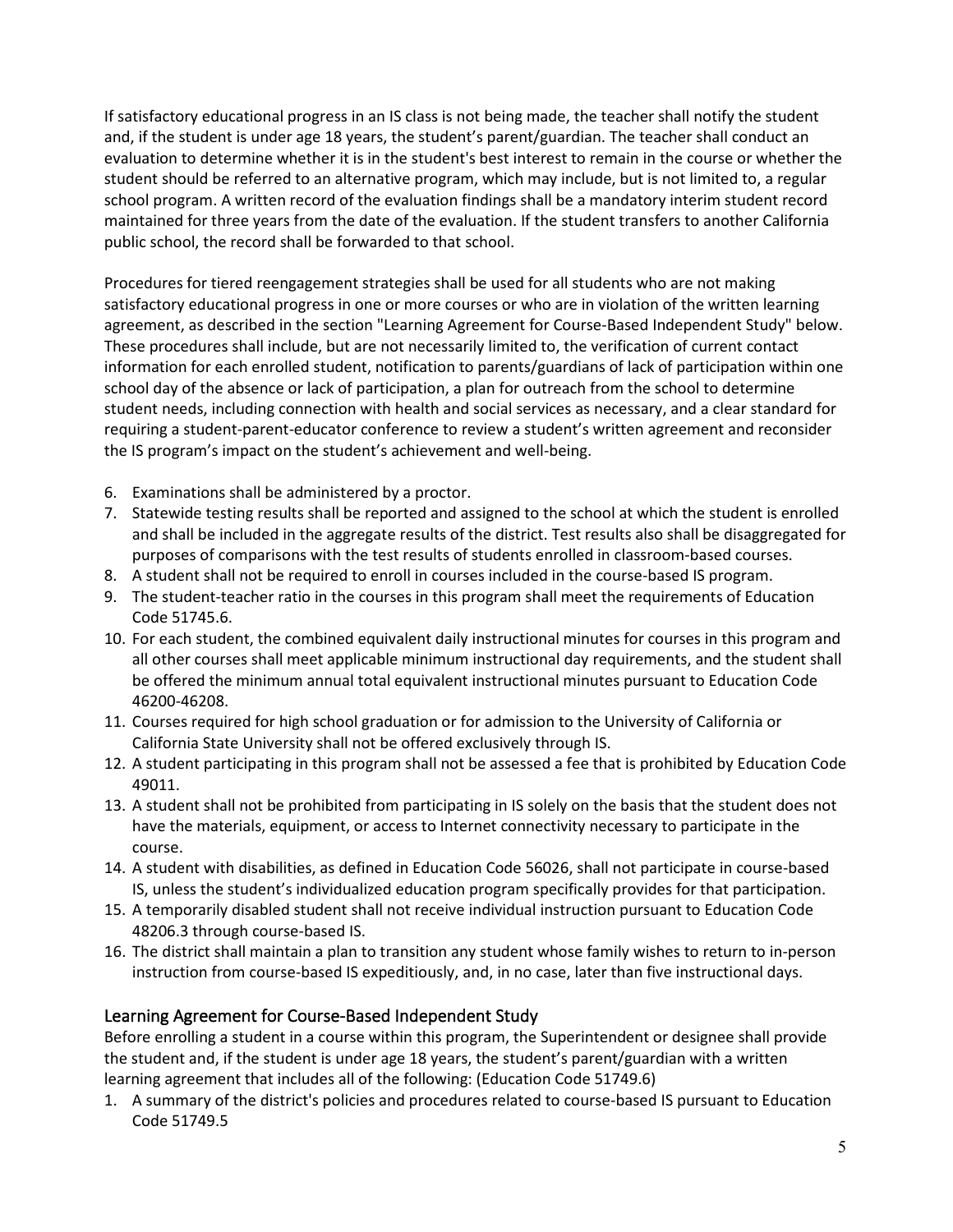- 2. The duration of the enrolled course(s) and the number of course credits for each enrolled course, consistent with the Board certifications made pursuant to item #2 above
- 3. The duration of the learning agreement, which shall not exceed a school year or span multiple school years
- 4. The learning objectives and expectations for each course, including, but not limited to, a description of how satisfactory educational progress is measured and when a student evaluation is required to determine whether the student should remain in the course or be referred to an alternative program, which may include, but is not limited to, a regular school program
- 5. The specific resources that will be made available to the student, including materials and personnel, and access to Internet connectivity and devices adequate to participate in the educational program and complete assigned work
- 6. A statement detailing the academic and other supports that will be provided to address the needs of students who are not performing at grade level, or need support in other areas, such as English learners, students with disabilities with an individualized education program or a Section 504 plan in order to be consistent with their program or plan, students in foster care or experiencing homelessness, and students requiring mental health supports.
- 7. A statement that enrollment is an optional educational alternative in which no student may be required to participate. In the case of a student who is suspended or expelled, or who is referred or assigned to any school, class, or program pursuant to Education Code 48915 or 48917, the agreement also shall include the statement that instruction may be provided to the student through course-based IS only if the student is offered the alternative of classroom instruction.
- 8. The manner, time, frequency, and place for submitting a student's assignments, for reporting the student's academic progress, and for communicating with a student's parent/guardian regarding a student's academic progress.
- 9. The objectives and methods of study for the student's work, and the methods used to evaluate that work.
- 10. A statement of the adopted policies regarding the maximum length of time allowed between the assignment and the completion of a student's assigned work, the level of satisfactory educational progress, and the number of missed assignments allowed before an evaluation of whether the student should be allowed to continue in course-based IS.
- 11. A statement of the number of course credits or, for the elementary grades, other measures of academic accomplishment appropriate to the learning agreement, to be earned by the student upon completion.
- 12. Before the commencement of an IS course, the learning agreement shall be signed and dated by the student, the student's parent/guardian or caregiver, if the student is less than 18 years of age, the certificated employee who has been designated as having responsibility for the general supervision of the IS course, and all persons who have direct responsibility for providing assistance to the student. For purposes of this paragraph "caregiver" means a person who has met the requirements of Family Code 6550-6552.

However, for the 2021–22 school year only, the district shall obtain a signed written agreement for IS from the student, or the student's parent/guardian if the student is less than 18 years of age, the certificated employee who has been designated as having responsibility for the general supervision of the IS course, and all persons who have direct responsibility for providing assistance to the pupil no later than 30 days after the first day of instruction.

Written agreements may be signed using an electronic signature that complies with state and federal standards, as determined by the CDE. (Education Code 51749.6)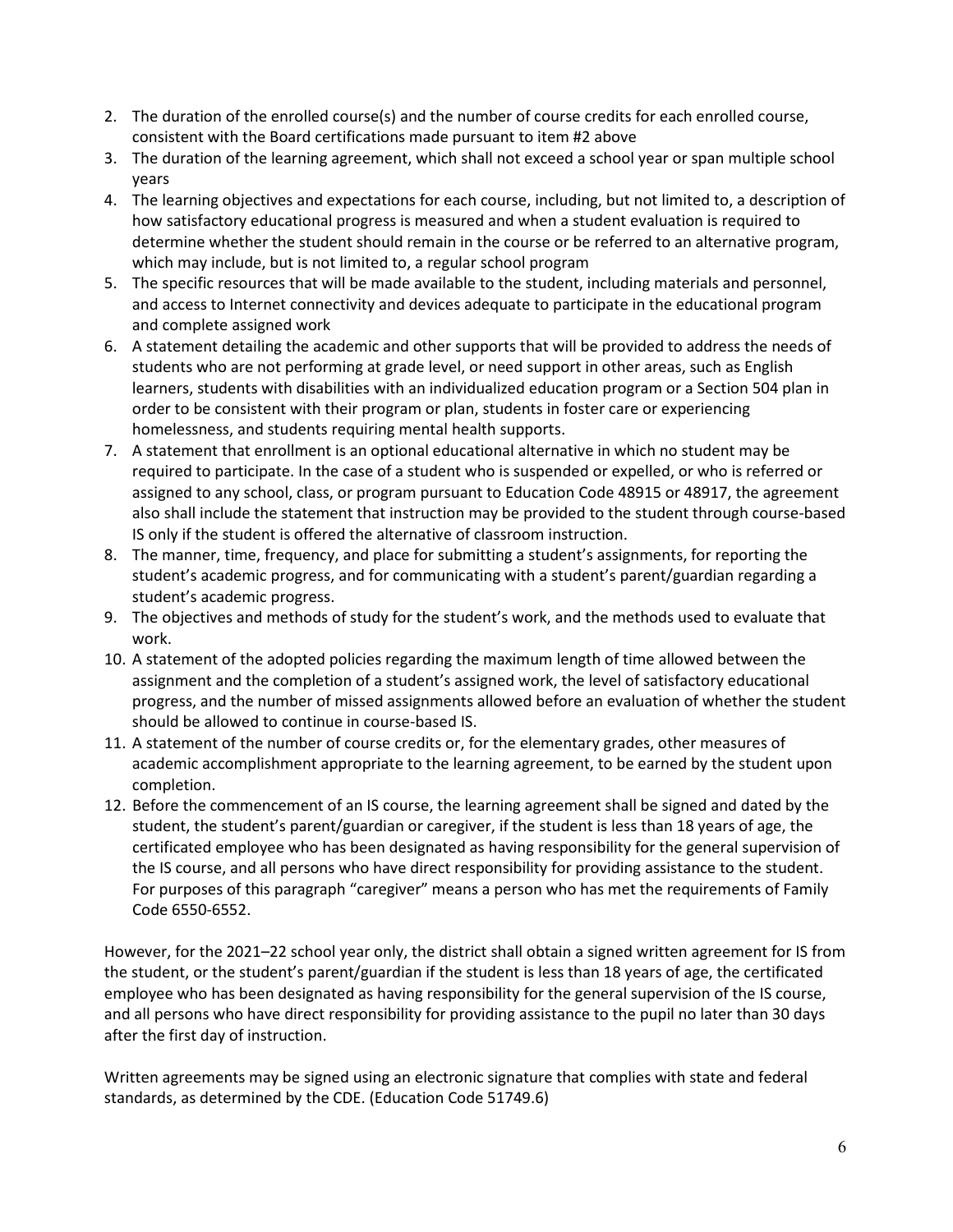The student's or parent/guardian's signature shall constitute permission for the student to receive instruction through IS. (Education Code 51749.6)

The Superintendent or designee shall retain a physical or electronic copy of the signed learning agreement for at least three years and as appropriate for auditing purposes. (Education Code 51749.6)

### Student-Parent-Educator Conferences

A student-parent-educator conference shall be held as appropriate including, but not limited to, as a reengagement strategy and/or if requested by a parent/guardian prior to enrollment or disenrollment from IS. (Education Code 51745.5, 51747, 51749.5)

## Records for Audit Purposes

The Superintendent or designee shall ensure that records are maintained for audit purposes. These records shall include, but not be limited to: (Education Code 51748; 5 CCR 11703)

- 1. A copy of the Board policy, administrative regulation, and other procedures related to IS
- 2. A listing of the students, by grade level, program, and school, who have participated in IS, along with the units of the curriculum attempted and completed by students in grades K-8 and the course credits attempted by and awarded to students in grades 9-12 and adult education
- 3. A file of all agreements, with representative samples of each student's work products bearing the supervising teacher's notations indicating that the teacher has personally evaluated the work or personally reviewed the evaluations made by another certificated teacher
- 4. As appropriate to the program in which the students are participating, a daily or hourly attendance register that is separate from classroom attendance records, maintained on a current basis as time values of student work products judged by a certificated teacher, and reviewed by the supervising teacher if they are two different persons
- 5. Appropriate documentation of compliance with the teacher-student ratios required by Education Code 51745.6 and 51749.5 (Education Code 51745.6 and 51749.5)
- 6. Appropriate documentation of compliance with the requirements pursuant to Education Code 51747.5 to ensure the coordination, evaluation, and supervision of the IS of each student by a district employee who possesses a valid certification document pursuant to Education Code 44865 or an emergency credential pursuant to Education Code 44300 (Education Code 51747.5)

The district shall document each student's participation in live interaction and synchronous instruction pursuant to Education Code 51747 on each school day, as applicable, in whole or in part, for which IS is provided. A student who does not participate in IS on a school day shall be documented as nonparticipatory for that school day. (Education Code 51747.5)

The Superintendent or designee also shall maintain a written or computer-based record such as a grade book or summary document of student engagement, for each class, of all grades, assignments, and assessments for each student for IS assignments. (Education Code 51747.5)

The signed, dated agreement, any supplemental agreement, assignment records, work samples, and attendance records may be maintained on file electronically. (Education Cod[e 51747\)](http://www.fresnounified.org/board/policies/Policies/fusd/displaypolicy/132742/6.htm)

#### Program Evaluation

The Superintendent or designee shall annually report to the Board the number of students participating in IS, the average daily attendance generated for apportionment purposes, student performance as measured by standard indicators and in comparison to students in classroom